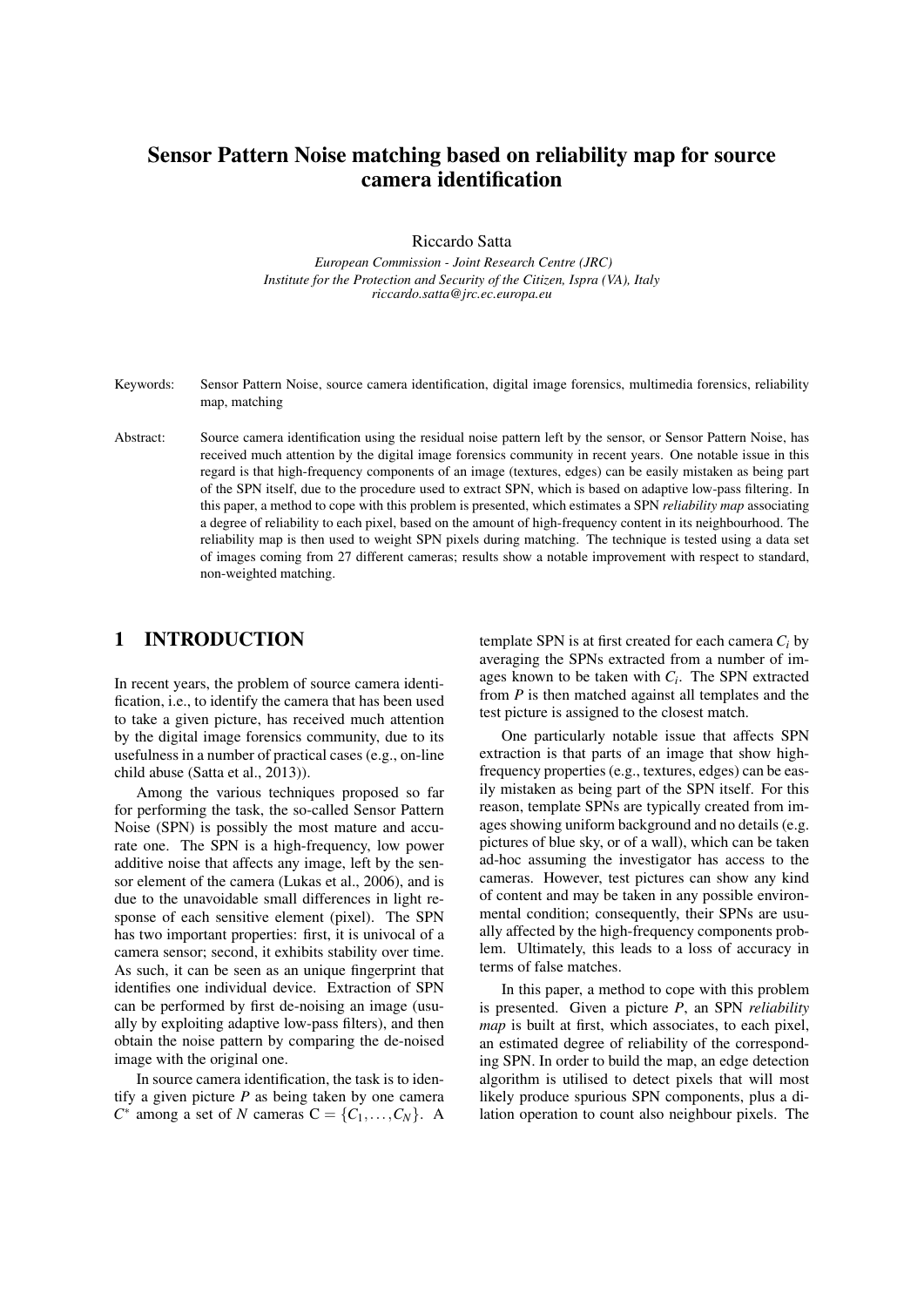degree of quality of a given pixel is given by the intensity of the corresponding edge. The reliability map is then used to weight pixels during matching with templates.

The proposed technique is tested on a source camera identification scenario using a data set of images coming from 27 different cameras; results show a notable improvement with respect to standard, nonweighted matching.

The remainder of the paper is organised as follows. Section 2 first provides a brief overview of the existing body of work about source camera identification and SPN. Section 3 then describes the proposed technique. An experimental assessment of the performance of the technique is given in Section 4. Finally, Section 5 concludes the paper with some insights on future work directions.

#### 2 RELATED WORK

In digital image forensics, it is often feasible to associate various kinds of useful ancillary *metadata* to a digital images. Examples are Exif data, image tags, or text associated to the image (e.g., contained in the same web page), etc.

Exif metadata (that is, a set of key-value properties embedded in the image file, containing date and time of acquisition, brand and model of the device, camera settings and other information) has received much attention by the community of investigators, since it stores useful information about the device that produced the picture. From a forensic viewpoint however, the information provided by Exif metadata must be taken into account with particular care; it can be fairly easy, in fact, to modify, fake or remove it with the help of image processing software (e.g., Photoshop<sup>1</sup>) as well as with free tools available on the Internet (e.g.,  $ExitTool<sup>2</sup>$ ).

A great deal of research has been conducted in the field of digital camera fingerprinting in order to provide a cue which is more robust and discriminative than Exif for recognising source cameras. To this aim, researchers have exploited SPN (Kang et al., 2012; Li and Li, 2012; Lukas et al., 2006), interpolation artefacts caused by de-mosaicking filter (Cao and Kot, 2009; Long and Huang, 2006; Popescu and Farid, 2005) and JPEG compression (Sorrell, 2009), traces of dust in the sensor (Dirik et al., 2008), or lens aberrations (Choi et al., 2006; Van et al., 2007), as possible fingerprints.

<sup>1</sup>http://www.photoshop.com/products/photoshop





Figure 1: A portion of picture showing blue sky (left), and the corresponding extracted SPN (right).

The Sensor Pattern Noise (SPN) (also known as Photon Response Non-Uniformity - PRNU - in the literature) is the pattern of the noise left by the sensor element of the camera (Lukas et al., 2006), which is due to the unavoidable small differences in light response of each sensitive element (pixel). Differently to the other aforementioned techniques, the SPN exhibits the desired characteristics of uniqueness and stability that make it a proper fingerprint of a camera device. It is produced by the small imperfections and differences among the sensitive elements (pixels) that constitute an imaging sensor; these ultimately result in a deterministic pattern of small pixel intensity variations that appear in the image, much like a noise (Lukas et al., 2006). The SPN has been studied and tested in various forensic tasks, e.g.: source device identification (Chen et al., 2008; Fridrich, 2009; Kang et al., 2012; Li and Li, 2012; Li and Satta, 2011; Li and Satta, 2012; Lukas et al., 2006), forgery detection (Chen et al., 2008; Fridrich, 2009; Li and Li, 2012), source device linking (Fridrich, 2009), clustering of images with respect to the source camera (Caldelli et al., 2010), identification of the possible author of a photo from its social network account (Satta and Stirparo, 2014).

A common way to extract the SPN from an image *P* is by exploiting the additive noise model proposed by Lukas et al. (Lukas et al., 2006):

$$
n_P = P - F(P) \tag{1}
$$

where  $n_p$  is the noise residual and  $F$  is a denoising filter, which should ideally extract non-noise (typically low-frequency) components of *P*.

Usually, SPN extraction is carried out in a transformed domain (e.g., Fourier, Wavelet) as in such domains it comes easier to separate high-frequency components from the image. Most papers use Discrete Wavelet Transforms, with Daubechies 8-tap wavelet and scaling functions, as proposed in (Lukas et al., 2006). In this case, Eq.  $((1))$  becomes:

$$
n_P = DWT(P) - F_{DWT}(DWT(P))
$$
 (2)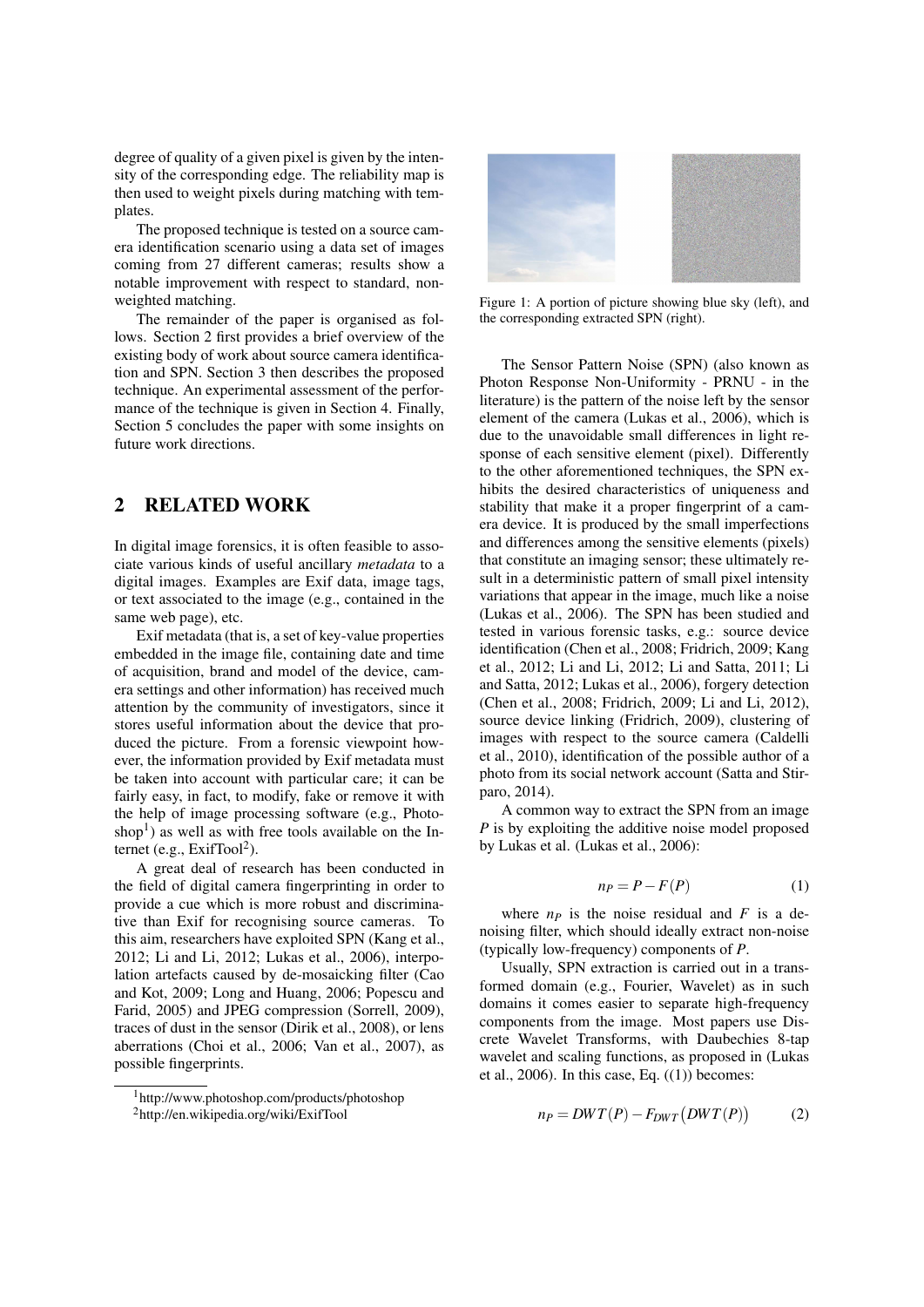

Figure 2: Example artefacts produced by high-frequency components of the image.

where  $DWT(\cdot)$  denotes the Discrete Wavelet Transform, and  $F_{DWT}$  refers to a de-noising filter in the wavelet domain.

Regarding  $F_{DWT}$ , the usage of an adaptive Wiener de-noising filter has been proposed in (Lukas et al., 2006); such a filter has been then adopted in various works (Chen et al., 2008; Fridrich, 2009; Kang et al., 2012; Li and Li, 2012; Li and Satta, 2012; Satta and Stirparo, 2014), and produces SPNs similar to the one shown in Fig. 1 as example. The interested reader is referred to Appendix A of (Lukas et al., 2006) for additional details on the filter.

Given a *template* SPN  $n_C$  corresponding to one known camera *C*, a common approach to perform a comparison (Li and Li, 2012; Li and Satta, 2012; Lukas et al., 2006; Satta and Stirparo, 2014) is to compute the Normalised Cross-Correlation (NCC), which is defined as

$$
\rho(n_P, n_C) = \frac{(n_P - \bar{n}_P) \cdot (n_C - \bar{n}_C)}{\|n_P - \bar{n}_P\| \cdot \|n_C - \bar{n}_C\|} \tag{3}
$$

where  $\bar{n}_P$  and  $\bar{n}_C$  are the means of  $n_P$  and  $n_C$ , respectively. The value of  $\rho(n_P, n_C)$  measures the likelihood that *P* has been taken with the camera *T*.

### 3 A RELIABILITY MAP FOR SPN

While effective, the implementation of SPN extraction using the additive noise model of Eq. (2) and Wiener filtering can produce far-from-perfect results. In particular, high-frequency components of the image (highly textured regions, edges, etc.) tend to be deemed as being part of the SPN instead. An example is provided in Fig. 2.

In this paper, we argue that those artefacts can be located in a given image by using common edge detectors (Oskoei and Hu, 2010). In particular, the power of an edge may be taken as roughly representing the likelihood that the SPN extracted in that location will be affected by artefacts. As such, it can be used as a weight of the corresponding pixels during matching.



Figure 3: From left to right: steps for creating the reliability map (see the text for details).

Following the above statement, in this work a reliability map is generated from a given picture *P* through the following procedure (see Fig. 3):

- 1. An edge power image *E* is produced from *P*, by using a simple difference-based edge detector, which for each pixel calculates the maximum difference between pixels around it in 4 directions.
- 2. The map *E* is inverted so that edges (pixels with maximum edge power) will have the lowest weight, and normalised in (0,1).
- 3. *E* is filtered through a  $11 \times 11$  Gaussian filter with  $\sigma = 15$ , in order to mitigate spikes and to "distribute" the energy of edge pixels to surrounding non-edge ones, which still are likely to contain some artefacts.

Such a reliability map is then utilised as source of weights for each pixel when matching the SPN  $n_P$  extracted from *P*, with a given template SPN  $n_C$ corresponding to a camera *C*. In order to do so, in place of the Normalised Cross-Correlation of Eq. (3), a Weighted Normalised Cross-Correlation (WNCC) is used, defined as:

$$
\rho_w(n_P, n_C, w_P) = \frac{w_P \cdot (n_P - \hat{n}_P) \cdot (n_C - \hat{n}_C)}{\|w_P(n_P - \hat{n}_P)\| \cdot \|w_P(n_C - \hat{n}_C)\|}
$$
(4)

where  $w_p$  is the vector of weights computed from  $P$ using the above mentioned procedure, and  $\hat{n}_P$  and  $\hat{n}_C$ are the *weighted* averages of *n<sup>P</sup>* and *nC*, respectively.

## 4 EXPERIMENTAL EVALUATION

In this Section, the proposed technique is tested in a source camera classification task. The data set used for the tests is described in Sect. 4.1. Experiment set-up and results are presented and commented in Sect. 4.2.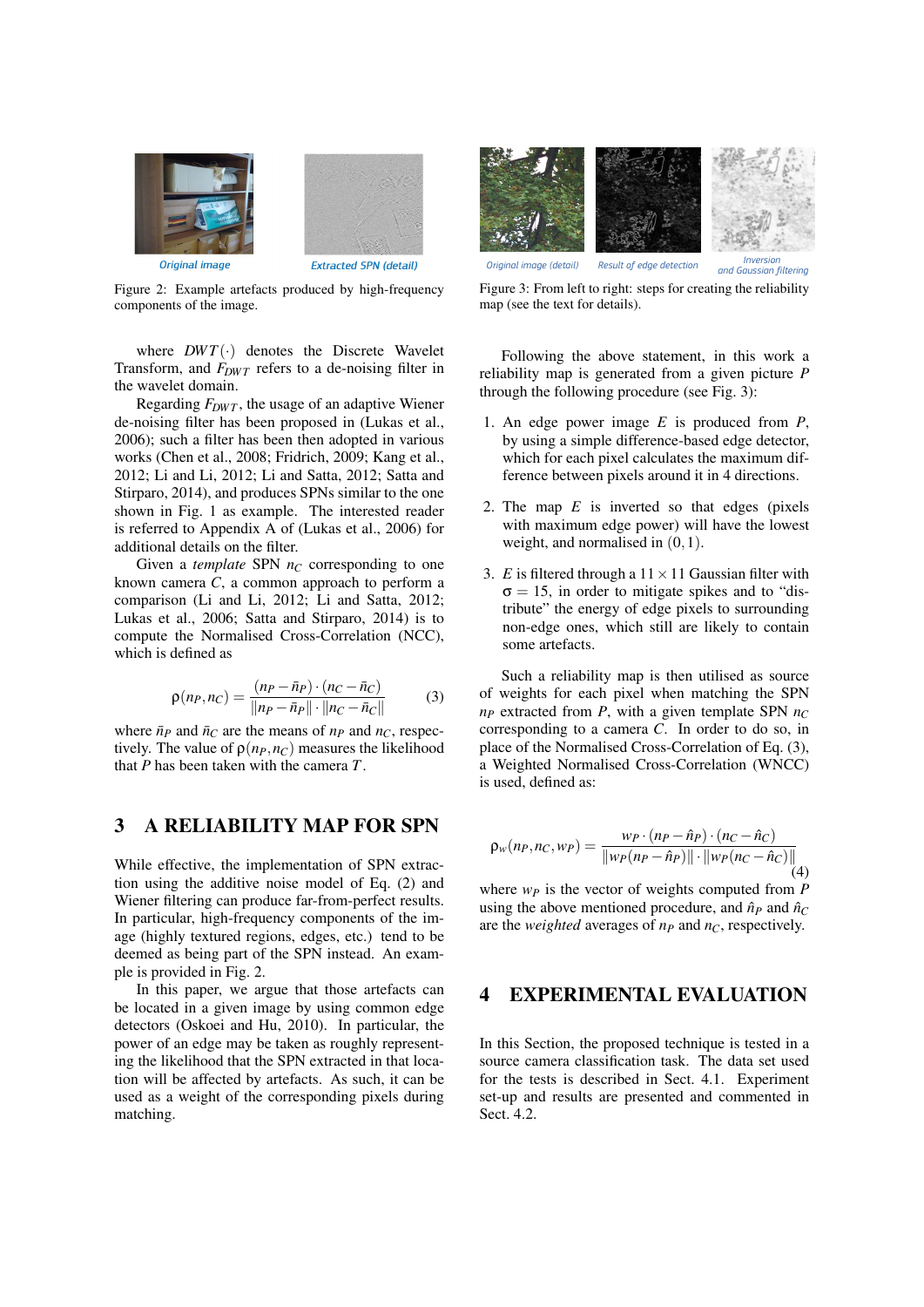

Figure 4: Cumulative Matching Characteristics curve attained by the proposed reliability map-based method, compared with standard SPN matching, using a window of size  $512\times 512$ .

#### 4.1 Data set

The data set is composed of images coming from 27 different smart-phones of different brands and models (see Table 1). Specifically, for each device 10 pictures showing a clean white wall have been captured as templates, and 100 pictures showing various indoor and outdoor environments have been captured as probe/test images. In total, the data set contains 2970 images (2700 test images and 270 template images). All pictures have been taken with the maximum resolution and JPEG quality allowed by the device.

|              |                      | Nr of.         |
|--------------|----------------------|----------------|
| <b>Brand</b> | Model                | devices        |
| Apple        | IPhone 4             | 5              |
| Apple        | IPhone 4S            | 2              |
| Blackberry   | <b>Bold 9900</b>     | $\overline{2}$ |
| Blackberry   | Torch 9800           | 1              |
| <b>HTC</b>   | One $X$              | 3              |
| <b>HTC</b>   | 7 Mozart             | 1              |
| Motorola     | Milestone 2 Motoblur |                |
| Samsung      | Galaxy Ace           |                |
| Samsung      | Galaxy Nexus         | 3              |
| Samsung      | Galaxy Nexus S       |                |
| Samsung      | Galaxy Nexus S3      |                |
| Samsung      | Galaxy Nexus S4      |                |
| Simvalley    | $SPX-5$              |                |
| Sony         | Xperia S             | 3              |
| Sony         | Xperia Sola          |                |

Table 1: Devices used to build the benchmark data set.



Figure 5: Cumulative Matching Characteristics curve attained by the proposed reliability map-based method, compared with standard SPN matching, using a window of size 1024×1024.

#### 4.2 Experimental set-up and results

Experiments have been carried out to replicate a camera identification scenario, as follows. First for each device, a template SPN has been created, by extracting the SPN from the 10 template images provided by the data set, and averaging them. Then, an SPN and a reliability map has been extracted from each of the test images, and matched with templates using Eq. (4). Templates have been ranked with respect to the similarity to the test. The SPN has been extracted from a window of  $512\times512$  and  $1024\times1024$  pixels, positioned in the centre of the image (where the SPN typically exhibits a better quality (Li and Satta, 2011; Li and Satta, 2012)).

Results are shown in Fig. 4 and Fig. 5, respectively for a window of  $512\times512$  and  $1024\times1024$  pixels, and expressed in terms of Cumulative Matching Characteristics (CMC) curve. The CMC is a commonly used way of measuring identification performance, which expresses the cumulative probability of having the true class (device) within the first *n* ranks. In both cases, the performance of the proposed reliability map-based method is higher than the one attained using standard, non-weighted matching.

# 5 Conclusions

In this work, a novel method for matching SPNs by weighting the importance of each pixel based on a reliability map, has been presented. The rationale followed to build the reliability map comes from the empirical observation that high frequency components of an image, such as textured regions, might be mistakenly taken as SPN during the extraction process.